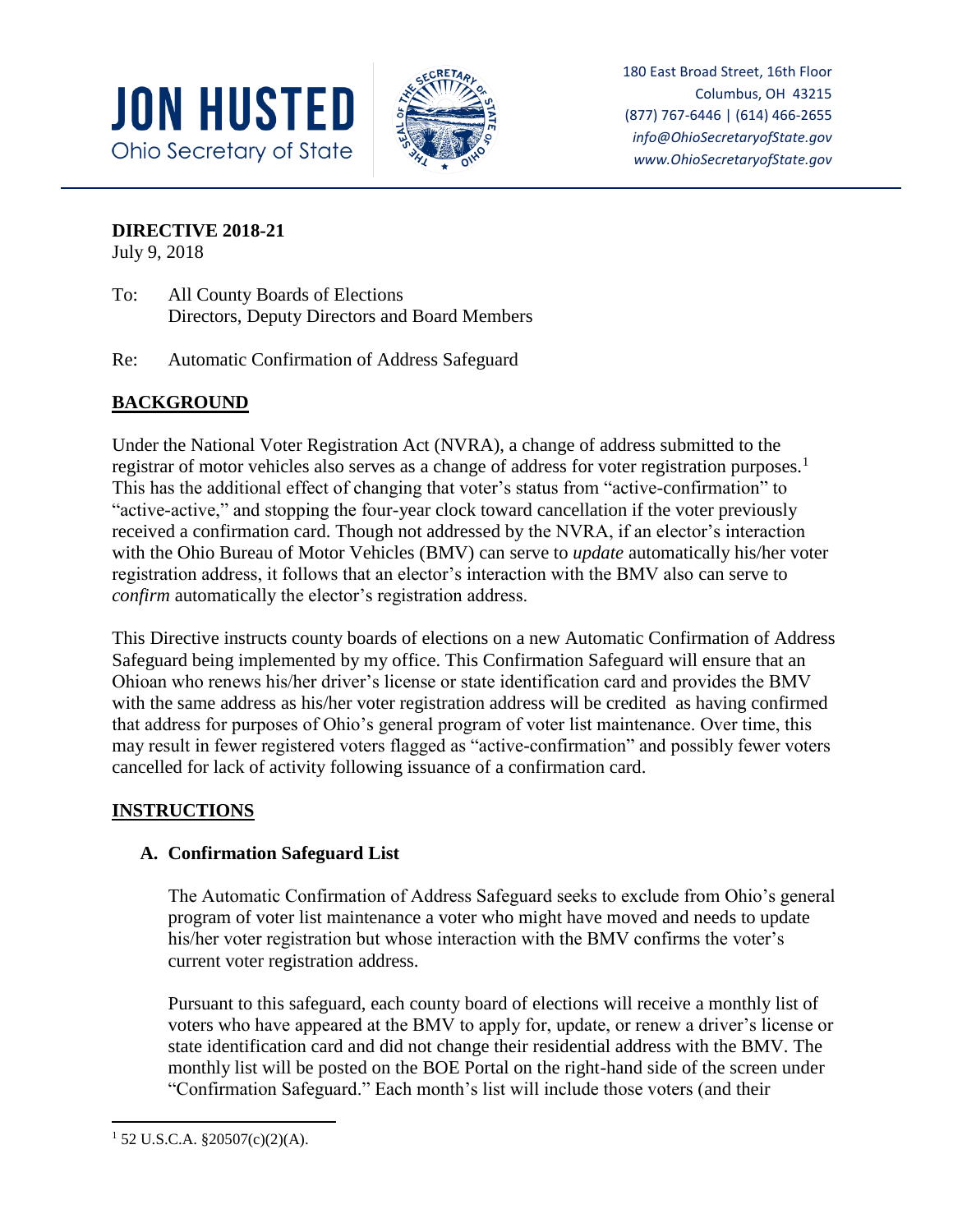identifying information) who have appeared at the BMV during the previous month to apply for, update, or renew a driver's license or state identification card and did not change his/her residential address with the BMV. The board must logon to the BOE Portal, retrieve, and review its county's list each month. The board must compare and verify the information provided on the list for each voter with the information for that voter in the county voter registration system before making any updates to the voter's record.

#### **B. Initial Confirmation Safeguard Lists: July, August, and September 2018**

The initial list of voters will be posted on the BOE Portal on July 9, 2018. Prior to mailing confirmation notices for the 2018 Supplemental Process, each board must logon to the Portal, retrieve, and review this initial list. After comparing and verifying the voter's information, the board must exclude from its 2018 Supplemental Process any voter in "active" or "active-active" status who appears on the list. The board must indicate in the voter's record that the voter appeared on the list and therefore was excluded from the 2018 Supplemental Process.<sup>2</sup>

Secondly, if any voter appears on the list and is in "active-confirmation" status pursuant to any previous year's general voter records maintenance program, the board must reset that voter to "active-active" status. The date of voter activity for the voter's record is the date that appears on the list with the voter's information under either "BMV\_PERSON\_RECORD\_CHANGE\_DATE" or

"BMV\_DRIVER\_RECORD\_CHANGE\_DATE" – whichever date is later. The fact that the voter appeared at the BMV on this date and did not change his/her address serves as automatic confirmation that this voter still resides at the same address.

The second and third lists will be posted on the BOE Portal on August 9, 2018 and September 9, 2018. Each board must logon to the Portal, retrieve, and review its list after it is posted. After comparing and verifying the voter's information, the board must compare the August and September lists to the list of voters who were mailed a confirmation notice pursuant to the 2018 Supplemental Process. If any voter appears on either the August or September list and was mailed a confirmation notice pursuant to the 2018 Supplemental Process, the board must indicate in the voter's record that the voter confirmed his/her voter registration address and move the voter from "activeconfirmation" status to "active-active" status.

Secondly, if any voter appears on either the August or September list and is in "activeconfirmation" status pursuant to any previous year's general voter records maintenance program, the board must reset that voter to "active-active" status. The date of voter activity for the voter's record is the date that appears on the list with the voter's information under either "BMV\_PERSON\_RECORD\_CHANGE\_DATE" or "BMV\_DRIVER\_RECORD\_CHANGE\_DATE" – whichever date is later. The fact that the voter appeared at the BMV on this date and did not change his/her address serves as automatic confirmation that this voter still resides at the same address.

 $\overline{\phantom{a}}$ <sup>2</sup> If the board is unable to insert this information into a voter's record, it may retain this information in a spreadsheet.